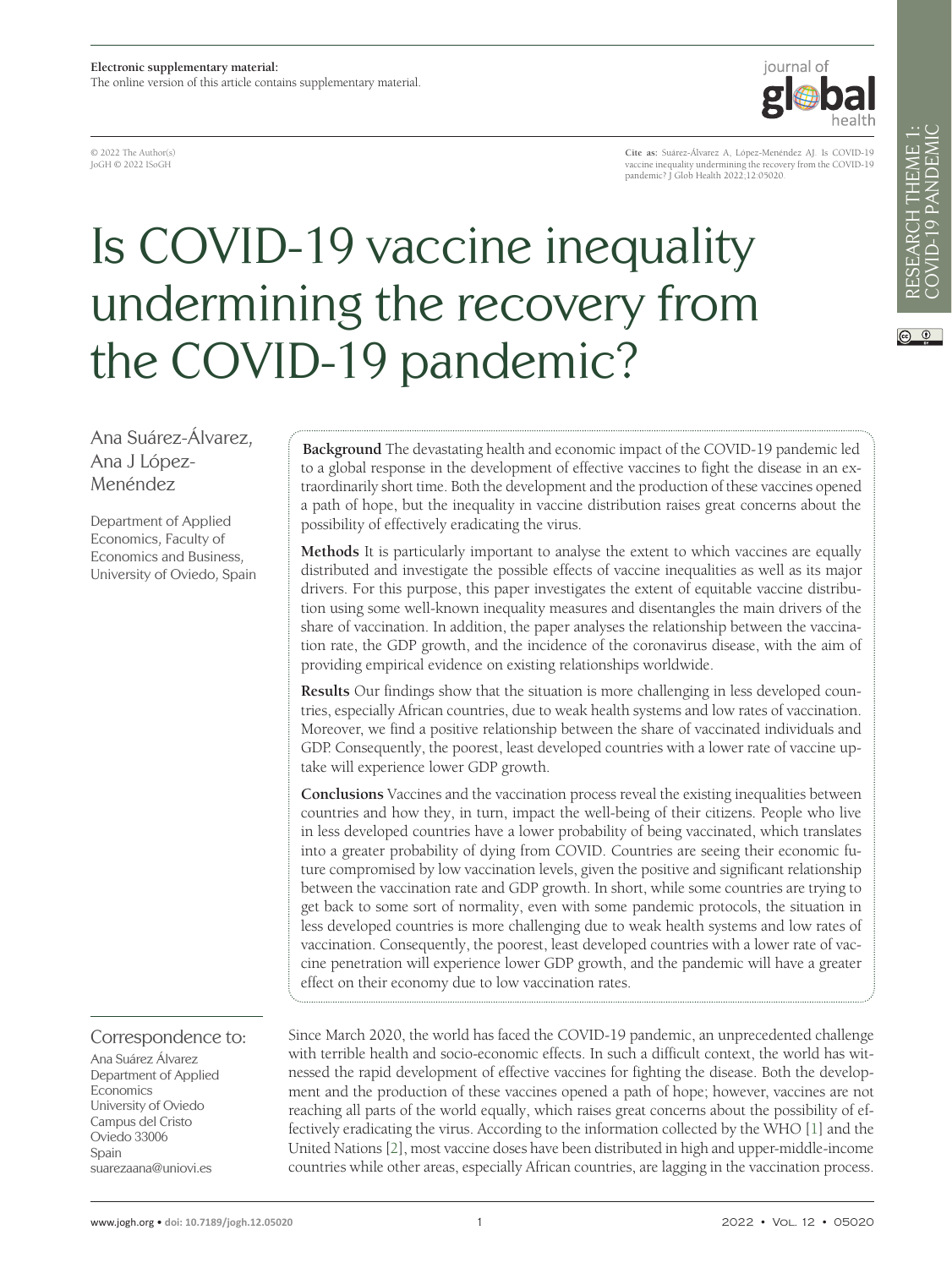COVID-19 vaccine inequality will profoundly impact socio-economic recovery in low-income countries if urgent action to assure equitable access worldwide is not taken; it would also set back progress towards the Sustainable Development Goals (SDGs) [[2](#page-7-1)[,3\]](#page-7-2). Furthermore, unequal access to vaccines could increase other inequalities, since being unvaccinated generates economic and social disadvantages [[4\]](#page-7-3).

As the Director-General of the WHO said *"Vaccine inequity is the world's biggest obstacle to ending this pandemic and recovering from covid-19. Economically, epidemiologically, and morally, it is in all countries' best interest to use the latest available data to make lifesaving vaccines available to all".*

To make vaccines more accessible, in April 2020, several multilateral organisations have created the COVAX global initiative headed by the WHO, GAVI (the Vaccine Alliance), the Coalition for Epidemic Preparedness Innovations (CEPI) and United Nations International Children's Emergency Fund (UNICEF) aimed at providing countries equal access to vaccines. Nevertheless, this initiative has not had the expected success so far and poor countries have had less access to vaccines than rich countries.

In this framework, it is particularly important to analyse the extent to which vaccines are equally distributed and investigate the possible effects of vaccine inequalities as well as their major drivers. This paper aims to demonstrate the extent of equitable vaccine distribution using some well-known inequality measures, disentangle the main drivers of vaccine distribution and analyse the relationship between the vaccination rate, the GDP growth, and the incidence of coronavirus disease. The overarching aim is to provide empirical evidence on the existing relationships globally.

Although several experts have expressed concerns about the distribution of vaccines and the vaccination process [\[4](#page-7-3)-[8\]](#page-7-4), studies analysing the current situation of both phenomena are limited. One study [\[9](#page-7-5)] analysed how to establish an ethical allocation for COVID-19 vaccines while another [\[10](#page-7-6)] examined vaccines distribution logistics. A study [\[11](#page-7-7)] analysed vaccine inequality and constructed a Lorenz curve [\[12](#page-7-8)] on the distribution of vaccines using data up to March 2021. Currently, there is a dearth of research focused on the current distribution of vaccines around the world, and consequently, a lack of in-depth analysis on the drivers of vaccination and its effects on economic growth.

The following research questions are considered: 1) To what extent are vaccines equally distributed, 2) what the reasons for the differences in vaccination between countries are and 3) how GDP growth, COVID incidence and vaccinations are related.

Our findings show that the share of fully vaccinated individuals has significantly increased during the period analysed and that there is a high level of inequality in vaccine distribution, with a downward trend. Despite the decrease in vaccination inequality, the fact that low vaccination rates persist in Africa is of great concern.

The regression analysis confirms these results, showing that less developed countries (with lower life expectancy and higher death rates due to cardiovascular diseases) have a lower proportion of fully vaccinated individuals, with vaccination shortages particularly significant in African countries.

Furthermore, the interconnections between the vaccination rate, the incidence of the coronavirus disease and the GDP growth have been explained through a simultaneous equations model, showing that the share of individuals fully vaccinated is positively correlated with the number of positive cases and confirming that vaccines positively affect economic growth.

The remainder of the paper has three main sections related to Methods, Results and Conclusions. We first present the data we use to carry out our studies and examine the distribution of vaccines around the world with the aim of analysing to what extent are vaccines equally distributed. Afterwards, we analyse the main drivers of the vaccination rates, to understand the reasons for the differences in vaccination between countries. We also explore the relationship between the vaccination rate and the incidence rate of COVID-19 and GDP growth using a simultaneous equation model. Finally, the Conclusions section briefly describes the main findings of the analyses carried out.

## **METHODS**

#### At what extent are vaccines equally distributed?

Inequality in the distribution of vaccines is a matter of the utmost health and socio-economic interest. Since the effectiveness of vaccines is greatly affected by the number of doses received, we have decided to analyse the proportion of individuals vaccinated with a full schedule.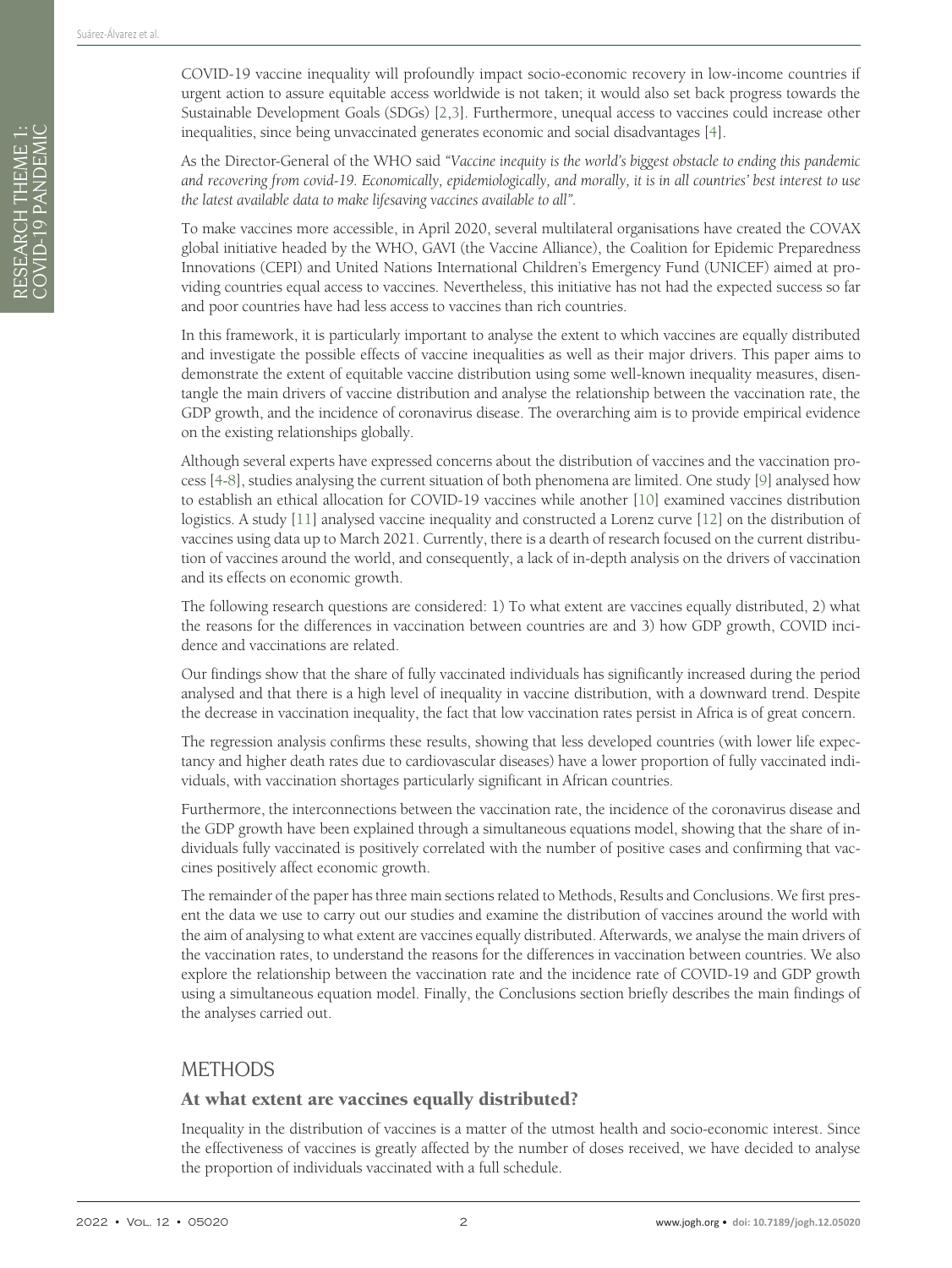To properly analyse the level of inequality in COVID-19 vaccination, we need reliable data about each country's vaccination process. We used the Our World in Data COVID-19 vaccination data set [[13,](#page-7-9)[14](#page-7-10)], a global public data set containing information about vaccinations for more than 150 countries.

This database provides daily data about the number of COVID-19 vaccinations administered in each country based on information collected from official sources: health ministries, government reports, and official social media accounts. In addition to the Our World in Data variables, we used information on population and GDP growth provided by IMF.

To track the evolution of the vaccination process for most countries, we use the values at the end of each month from May to December 2021. We started our analysis in May so we could gather a large sample of countries, since the vaccination process had already begun at that time in most countries. We used the share of fully vaccinated individuals in each country as the reference variable for measuring vaccine distribution.

#### What are the reasons for the differences in vaccination between countries?

We will try to disentangle the reasons for the vaccination rate differences between countries. For this purpose, we analyse the major drivers of vaccination coverage by performing several regressions on the share of fully vaccinated people at the end of December 2021 to understand which variables are its main determinants.

#### How are GDP growth and vaccinations related?

Inequitable vaccine distribution is not only an ethical problem: it is also worrisome from the health and economic points of view. An infectious disease like COVID-19 will remain a global threat as long as it exists anywhere; inequality in the vaccine distribution could allow new deadly variants to emerge and spread across the world, as explained by the United Nations [\[15\]](#page-7-11). Furthermore, vaccine inequality could have a negative impact on economic recovery, especially for low-income countries [\[15,](#page-7-11)[16](#page-7-12)].

After analysing the determinants of the vaccination rate, we wanted to examine the relationship between the vaccination rate, the coronavirus disease incidence, and the GDP growth. Since these three concepts seem to be interconnected, we considered a Simultaneous Equation Model (SEM) as the best specification for understanding this relationship between variables as well as modelling both the socio-economic and health impact of the vaccine.

For this purpose, we specified a model including four equations with four endogenous variables; two of them were intended to capture the COVID incidence: the number of new COVID cases and deaths at the end of December 2021, smoothed per million. The two remaining equations considered the share of fully vaccinated individuals at the end of December and the GDP growth rate for 2021 (retrieved from the IMF) as dependent variables. The model was estimated using Three Stage Least Squares (3SLS).

<span id="page-2-0"></span>

Figure 1. Evolution of the share of people fully vaccinated in each world region.

## RESULTS

#### At what extent are vaccines equally distributed?

**[Figure 1](#page-2-0)** shows the share of fully vaccinated individuals in each continent, which has significantly increased during the period analysed. At the end of December, the continent with the highest number of fully vaccinated individuals is Europe, followed by North America and South America.

Africa is the continent with the smallest share of fully vaccinated individuals, with less than 10% fully vaccinated individuals at the end of October. This fact reveals the unequal access countries have had to vaccines during this period and the moderate success of the COVAX initiative to make vaccines available for all countries. Additionally, many individuals in the African continent reported they would not accept a COVID-19 vaccine [[17\]](#page-7-13), which could exacerbate the differences observed in the share of fully vaccinated individuals.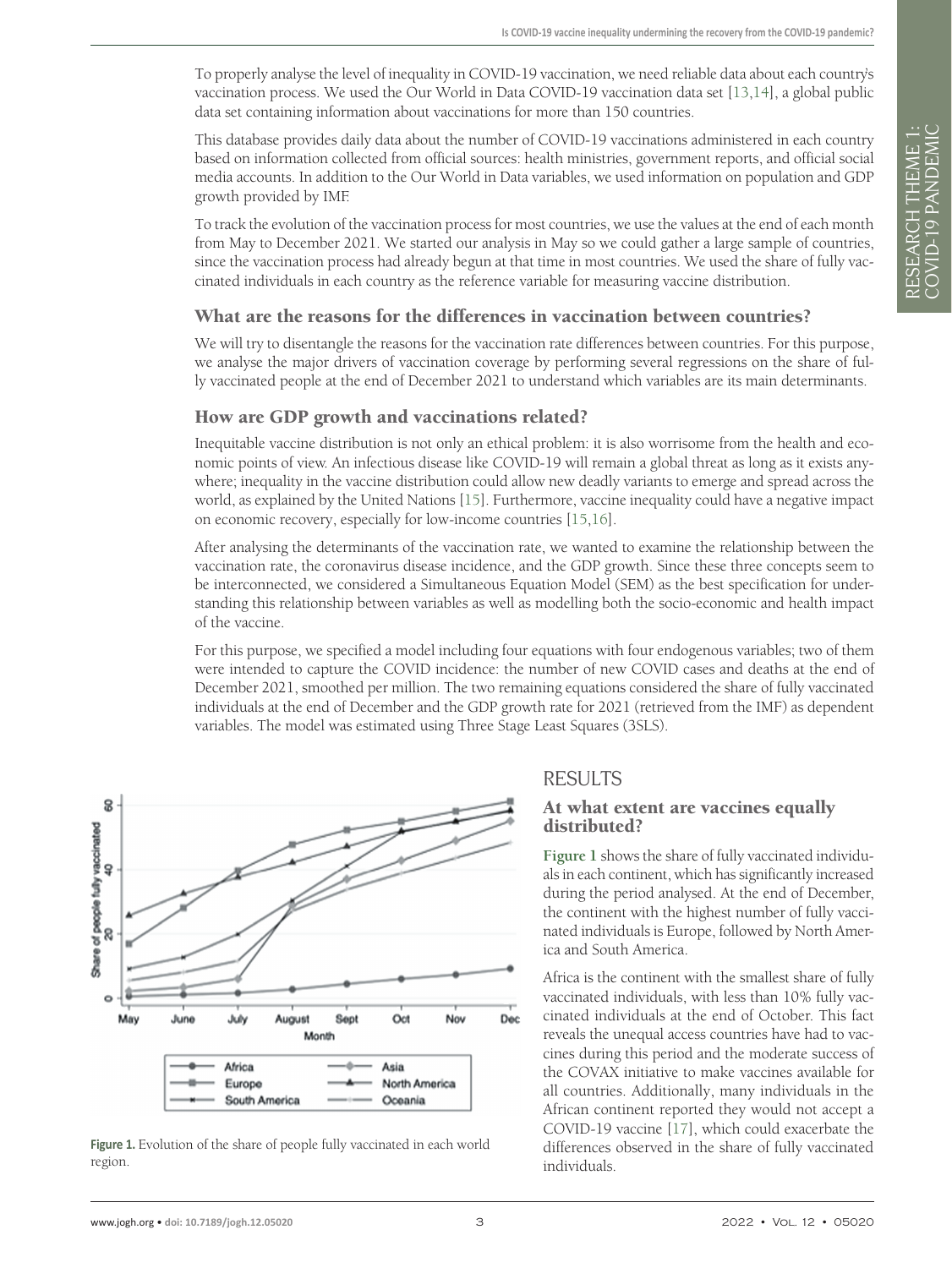To provide a more detailed picture of vaccine distribution in the world, **[Table 1](#page-3-0)** shows some inequality indicators computed using around 140 countries. **[Figure 2](#page-3-1)** shows the Lorenz curve of the vaccine´s distribution. The list of countries included in our analyses for each month can be found in the appendix (Table S1 in the **[Online Supplementary Document](#page-6-0)**).

<span id="page-3-0"></span>**Table 1.** Inequality indicators of the share of fully vaccinated individuals.

|         | <b>MAY</b> | <b>JUNE</b> | JULY  | <b>AUGUST</b> | <b>SEPTEMBER</b> | <b>OCTOBER</b> | <b>NOVEMBER</b> | <b>DECEMBER</b> |
|---------|------------|-------------|-------|---------------|------------------|----------------|-----------------|-----------------|
| Gini    | 0.63       | 0.58        | 0.55  | 0.48          | 0.43             | 0.39           | 0.36            | 0.33            |
| GE(2)   | 0.80       | 0.60        | 0.50  | 0.36          | 0.28             | 0.23           | 0.20            | 0.17            |
| p90/p50 | 6.74       | 4.88        | 4.03  | 2.59          | 2.20             | 1.87           |                 | 1.63            |
| p75/p25 | 32.40      | 22.59       | 15.16 | 8.68          | 5.16             | 4.70           | 3 74            | 2.84            |

<span id="page-3-1"></span>

Figure 2. Lorenz curve of the distribution of vaccinated individuals by month.

We include several measures with the aim of having a comprehensive picture of vaccine inequality: the Gini index, the GE(2) and two percentile rations (p90/p50 and p75/p25). We use the Gini index as the most used income inequality measure with many desirable statistical properties, which allows an easy interpretation since it is a bounded measure [\[18](#page-7-14)].

Bearing in mind that a single inequality measure cannot capture all aspects of interest to researchers, we also decided to include a generalised entropy index in our study [[19](#page-7-15)[,20](#page-7-16)], and two well-known inequality ratios. For entropy measures, we consider the GE(2) index due to its sensitivity to what happened in the tails of the distribution whilst the Gini index is more sensitive to changes in the middle of the distribution. Finally, we complement the inequality analysis by incorporating two percentile ratios that allow us to make direct comparisons between the top and the centre of the distribution (p90/p50), and the cen-

tral boundaries between which the central half of the observations are comprised (p75/p25).

The Lorenz curve represents the vaccine distribution among the population of the analysed countries. To construct the curve, countries are arranged in increasing order based on their cumulative share of fully vaccinated individuals. The horizontal axis of the graph includes the cumulative population share of countries whereas the vertical axis includes the cumulated share of fully vaccinated individuals. Therefore, a perfectly equal distribution of vaccines would be represented by a straight line of 45 degrees; the further the Lorenz curve is from this line, the more unequal the distribution will be.

Results from both the indicators in **[Table 1](#page-3-0)** and the graph in **[Figure 2](#page-3-1)** show the same trend regarding inequality in vaccination. Inequality in vaccine distribution measured by the share of fully vaccinated individuals in each country has decreased over the last months, meaning that vaccines reach more and more individuals in different countries.

These results agree with those obtained by [[11\]](#page-7-7), that also constructed a Lorenz curve for the distribution of vaccines but considering data up to March 31 of 2021. Although these authors found a higher level of inequality in the distribution of vaccines, their results also corroborate the observed downward trend.

Nevertheless, inequality is still high, especially bearing in mind that we measure inequality for the proportion of individuals with a completed vaccination schedule. Inequality measured by this variable is only expected to decrease. Consequently, the ideal scenario should be one in which everybody has received the vaccine. For the moment, we are still far from this desirable situation.

Moreover, it is important to notice that African countries have generally not increased the share of vaccinated individuals, meaning that the immunisation rate is almost steady overtime, as **[Figure 1](#page-2-0)** illustrates. Based on these results, it is important to consider the reasons for the differences in vaccination rates between the different territories analysed.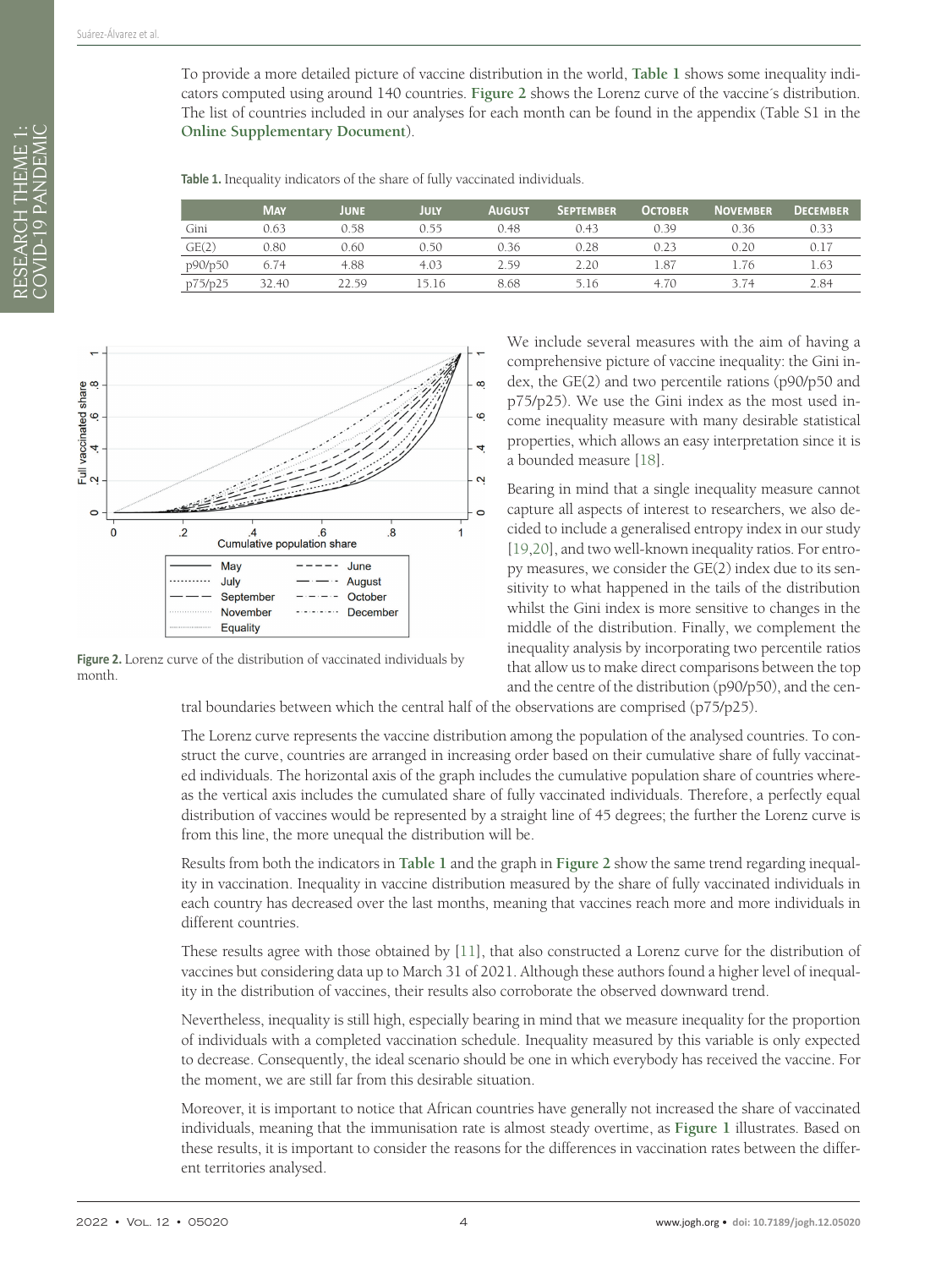## What are the reasons behind the differences in vaccination between countries?

Based on the share of fully vaccinated individuals, we have shown that inequalities between countries have decreased in recent months. However, inequality is still high considering that the ideal situation is one in which everyone has received the vaccine regardless of their country of residence.

**[Table 2](#page-4-0)** shows the main results of the regressions performed using country-specific variables collected from Our World in Data, with the addition of a dummy variable which identifies African countries.

| <b>VARIABLES/REGRESSIONS</b> | (1)         | (2)        | (3)              | (4)         | (5)         | (6)         | (7)         |
|------------------------------|-------------|------------|------------------|-------------|-------------|-------------|-------------|
| Population in 2020           | 0.00191     |            |                  |             |             |             |             |
|                              | (0.0101)    |            |                  |             |             |             |             |
| Share of vaccinated in May   | $0.441*$    | $0.372*$   | 0.309#           | 0.318#      | 0.287†      | 0.266†      | $0.297*$    |
|                              | (0.134)     | (0.117)    | (0.116)          | (0.113)     | (0.111)     | (0.112)     | (0.111)     |
| GDPpc ppp 2020               | 0.000610§   |            | 0.000213†        | 0.000165    | 0.000154    | 0.000156    | 0.000215†   |
|                              | (0.0000846) |            | (0.0000934)      | (0.0000929) | (0.0000904) | (0.0000827) | (0.0000897) |
| Africa                       | $-17.738$   | $-2.133$   | $-1.890$         | 3.050       | $-1.599$    | $-9.676$    | $-3.436$    |
|                              | (4.225)     | (5.389)    | (5.265)          | (5.162)     | (4.086)     | (3.632)     | (4.577)     |
| Asia                         | 5.925       | 9.460†     | 10.07†           | 14.248      | 10.568      |             | 8.130#      |
|                              | (3.620)     | (4.397)    | (4.269)          | (3.832)     | (2.951)     |             | (3.068)     |
| North America                | 2.476       | 2.768      | 2.333            | 6.481       |             |             | $-0.457$    |
|                              | (4.566)     | (4.858)    | (4.954)          | (4.813)     |             |             | (4.016)     |
| Oceania                      | 1.120       | 5.394      | 3.819            | 8.587       |             |             | 2.052       |
|                              | (8.935)     | (7.996)    | (7.666)          | (7.670)     |             |             | (7.303)     |
| South America                | 14.35#      | 9.750      | 12.12†           | 16.05#      | 12.01#      |             | 10.52†      |
|                              | (5.126)     | (5.199)    | (5.221)          | (4.982)     | (4.136)     |             | (4.548)     |
| Aged 70 or older             |             | 0.465      |                  |             |             |             |             |
|                              |             | (0.529)    |                  |             |             |             |             |
| Cardiovascular death rate    |             | $-0.0325*$ | $-0.0252\dagger$ | $-0.0310*$  | $-0.0345*$  | $-0.0306*$  | $-0.0272$ † |
|                              |             | (0.0117)   | (0.0119)         | (0.0118)    | (0.0114)    | (0.0105)    | (0.0113)    |
| Diabetes prevalence          |             | $-0.272$   | $-0.248$         | $-0.306$    | $-0.124$    |             |             |
|                              |             | (0.350)    | (0.331)          | (0.320)     | (0.296)     |             |             |
| Life expectancy              |             | 2.1258     | 1.926§           | 1.472§      | 1.5538      | 1.850§      | 1.9238      |
|                              |             | (0.331)    | (0.324)          | (0.351)     | (0.347)     | (0.285)     | (0.278)     |
| Age 65 or older              |             |            | 0.122            |             |             |             |             |
|                              |             |            | (0.364)          |             |             |             |             |
| Median age                   |             |            |                  | 0.709†      | 0.509       |             |             |
|                              |             |            |                  | (0.293)     | (0.262)     |             |             |
| Constant                     | 29.38§      | $-109.98$  | $-100.008$       | $-88.078$   | $-84.348$   | $-86.418$   | $-98.668$   |
|                              | (3.848)     | (24.30)    | (23.35)          | (22.86)     | (22.64)     | (21.75)     | (22.06)     |
| N                            | 146         | 142        | 141              | 141         | 141         | 143         | 143         |
| adj. R-sq                    | 0.686       | 0.775      | 0.792            | 0.800       | 0.800       | 0.780       | 0.793       |

<span id="page-4-0"></span>Table 2. Regressions on the share of fully vaccinated individuals at the end of December\*

\*Standard errors in parentheses

†*P*<0.05, ‡*P*<0.01, §*P*<0.001

From the regressions, we can see that countries with higher shares of vaccinated individuals in May 2021 are still the ones with a higher share of fully vaccinated individuals at the end of the year. Likewise, per capita GDP has had a moderately positive impact on the share of fully vaccinated individuals at the end of December 2021.

We also find that life expectancy has a positive impact on the proportion of vaccinated individuals, while the cardiovascular death rate has a significant negative impact. This means that, in countries where more individuals die from cardiovascular diseases, the percentage of vaccination is lower. Since these two variables could indicate the country's degree of development, this suggests that less developed countries (with lower life expectancy and higher death rates for cardiovascular diseases) have a lower proportion of fully vaccinated individuals. Finally, regarding the African dummy, as expected, African countries have a significantly lower rate of individuals fully vaccinated, which is in line with our results.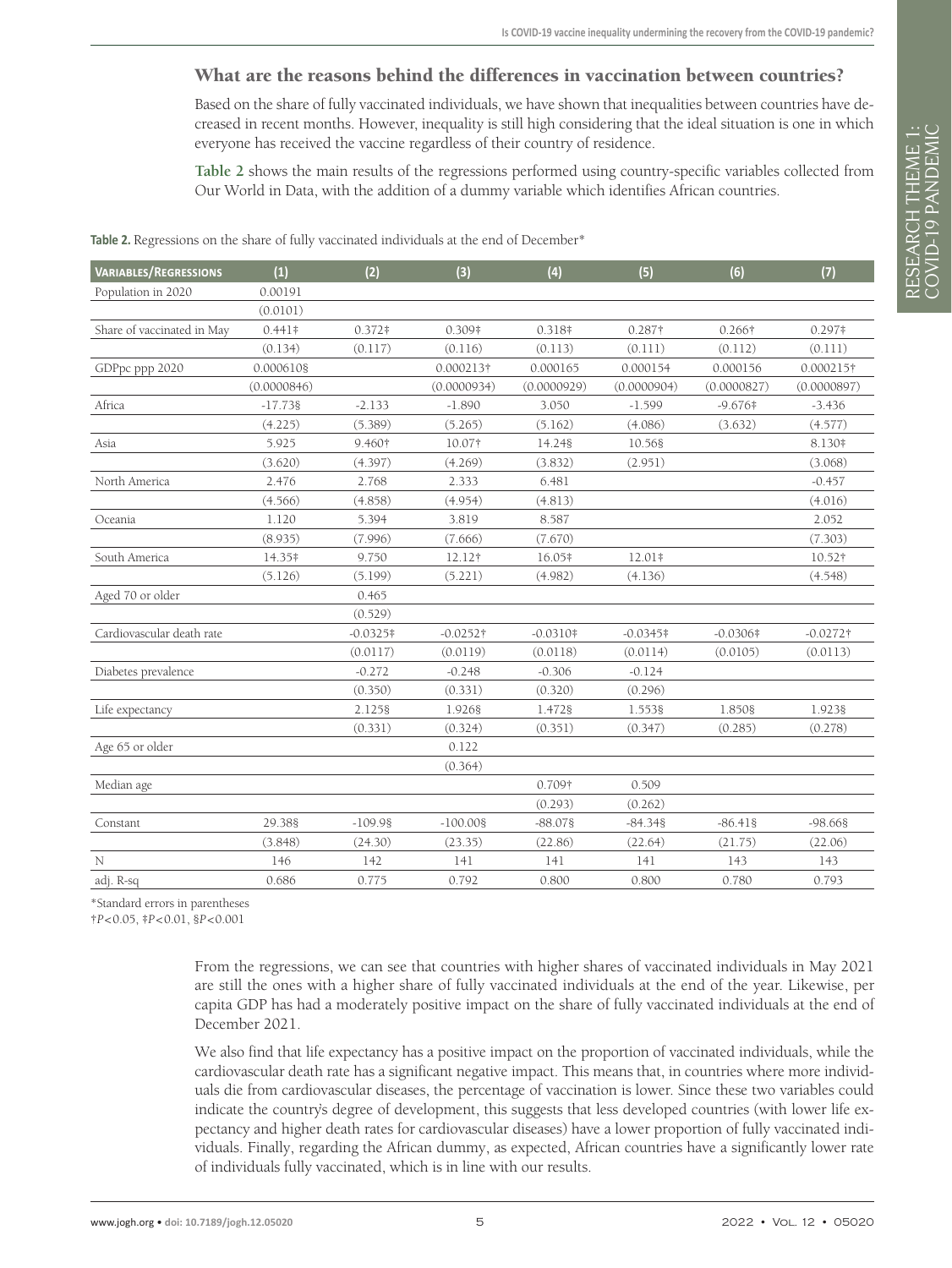#### How are GDP growth and vaccination shares related?

**[Table 3](#page-5-0)** shows the results of the Simultaneous Equation Model (SEM), which has been estimated using Three Stage Least Squares (3SLS).

<span id="page-5-0"></span>**Table 3.** Multiple Equations Model

|                       | <b>COEFFICIENT</b>  | <b>STD. ERROR</b>   | $\overline{z}$ | <b>P-VALUE</b>    |
|-----------------------|---------------------|---------------------|----------------|-------------------|
| Equation 1            | Dependent variable: | Share of vaccinated |                |                   |
| Constant              | $-190.10$           | 23.81               | $-7.99$        | $0.00*$           |
| GDP Growth 2021       | $-13.40$            | 3.69                | $-3.63$        | $0.00*$           |
| Life Expectancy       | 4.06                | 0.48                | 8.37           | $0.00*$           |
| Meand dependent var   | 45.09               | SD dependent var    |                | 26.60             |
| Sum squared residuals | 259750.90           | SE or regression    |                | 42.77             |
| R-squared             | 0.14                | Adjusted R-squared  |                | 0.13              |
| <b>Equation 2</b>     | Dependent variable: | Covid               |                |                   |
| Constant              | 386.97              | 222.35              | 1.74           | $0.08*$           |
| Share of vaccinated   | 11.36               | 2.75                | 4.13           | $0.00*$           |
| Cardiovascular deaths | $-1.08$             | 0.52                | $-2.06$        | 0.04 <sup>†</sup> |
| Diabetes prevalence   | $-31.90$            | 14.31               | $-2.23$        | $0.03\dagger$     |
| Meand dependent var   | 389.28              | SD dependent var    |                | 718.31            |
| Sum squared residuals | 56970188.00         | SE or regression    |                | 633.40            |
| R-squared             | 0.22                | Adjusted R-squared  |                | 0.20              |
| Observations: 142     |                     |                     |                |                   |
| <b>Equation 3</b>     | Dependent variable: | <b>Covid Deaths</b> |                |                   |
| Constant              | $-5.38$             | 0.79                | $-6.78$        | $0.00*$           |
| Share of vaccinated   | $-0.09$             | 0.02                | $-6.09$        | $0.00*$           |
| Median Age            | 0.36                | 0.04                | 9.08           | $0.00*$           |
| Meand dependent var   | 1.70                | SD dependent var    |                | 2.99              |
| Sum squared residuals | 840.04              | SE or regression    |                | 2.43              |
| R-squared             | 0.35                | Adjusted R-squared  |                | 0.34              |
| Observations: 142     |                     |                     |                |                   |
| <b>Equation 4</b>     | Dependent variable: | GDP Growth in 2021  |                |                   |
| Constant              | 3.75                | 0.54                | 7.01           | $0.00*$           |
| Share of vaccinated   | 0.03                | 0.01                | 2.52           | 0.01 <sup>†</sup> |
| GDP                   | 0.00                | 0.00                | $-2.384$       | $0.02\dagger$     |
|                       |                     |                     |                |                   |
| Meand dependent var   | 4.64                | SD dependent var    |                | 3.09              |
| Sum squared residuals | 1310.62             | SE or regression    |                | 3.04              |
| R-squared             | 0.03                | Adjusted R-squared  |                | 0.02              |
| Observations: 142     |                     |                     |                |                   |

**\****P*<0.10, †*P*<0.05, ‡*P*<0.01

Because of the sample heterogeneity, the results of the estimated model show discrete levels of the coefficient of determination, especially low for the growth equation. Regarding the role of vaccinations (which is the objective of the paper), the results of the estimated models show that the countries with a higher level of development (approximated by life expectancy) in which economic growth has been hampered by the pandemic have a higher rate of vaccine uptake. This explains the negative sign of the GDP growth coefficient.

Moreover, the share of fully vaccinated individuals is positively correlated with the number of positive cases, which could be explained by three aspects: First, those countries that suffered the most from the COVID pandemic have made a great effort to reach a high rate of vaccinated individuals, especially in Europe. Second, the higher rate of testing in these areas may affect the number of positive cases. Third, vaccines are not sterilizing and therefore do not make the infections disappear, but they do reduce the severity of the disease. This last reasoning is corroborated by the results from the third equation of the model, which shows that vaccines significantly reduce deaths.

Finally, regarding the relationship between vaccines and economic growth, our model confirms that vaccines positively affect economic growth, which implies that countries that have been able to achieve a high rate of vaccination among their population will recover faster from the economic shock produced by the pandemic.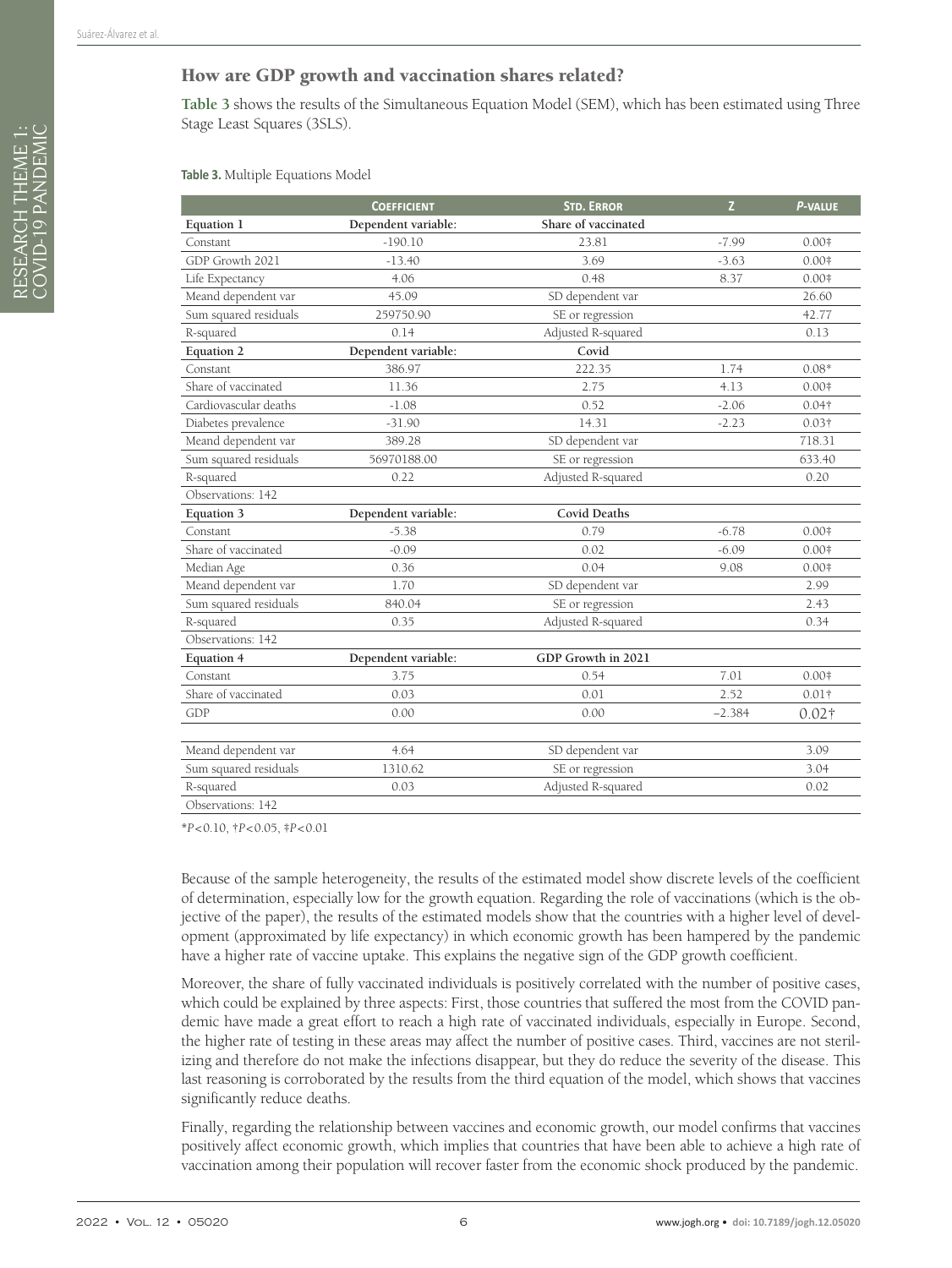## CONCLUSIONS

Vaccines are playing an outstanding role to fight the COVID-19 disease globally. The empirical evidence shows a great level of inequality in vaccine distribution worldwide, although this inequality has decreased over the last months. The analyses carried out in this paper show that most developed countries have achieved a higher rate of vaccination among their population, while less developed countries, especially those of the African continent, have not been able to vaccinate their population effectively. These countries have started vaccination campaigns later than developed countries and they vaccinate the population at a much slower rate, so they are not able to reduce their distance from developed countries in terms of vaccinations.

Regarding the reasons for the differences in vaccination between countries, the degree of development of countries is crucial in explaining the proportion of vaccinated individuals. Using the variables of life expectancy and cardiovascular death rate as proxies for development, we can see that the variable former has a positive impact on the proportion of vaccinated individuals while the latter has a negative impact.

Moreover, with the simultaneous equation model specified above, we find that the share of individuals fully vaccinated has a positive effect on economic growth, which shows that vaccination is not only beneficial for individuals' health but also for the economy.

Vaccines and the vaccination process reveal the existing inequalities between countries and how these, in turn, impact the well-being of their citizens. Thus, those people who live in less developed countries have a lower probability of being vaccinated, which translates into a greater probability of dying from COVID.

Likewise, given the positive and significant relationship between the vaccination rate and GDP growth, low vaccination levels compromise a country's economic future. While some countries try to get back to some sort of normality, even with some pandemic protocols, the situation in less developed countries is more challenging, due to weak health systems and low rates of vaccination. Consequently, the poorest, least developed countries with a lower rate of vaccine penetration will experience lower GDP growth, and the pandemic will have a greater effect on their economy due to low vaccination rates.

To sum up, our paper makes some important contributions to the COVID-19 vaccination process. Our analyses shed some light on the current state of the vaccination process and disentangle the main drivers of the vaccination rate between countries. We also analyse the socio-economic and health impacts of the vaccine as well as the relationship between the vaccination rate, the incidence of the coronavirus disease and the GDP growth using a Simultaneous Equations Model.

In view of our findings, we believe COVAX should make bigger efforts to guarantee access to vaccines for everyone. In the same way, it would be advisable for the most developed countries with greater economic resources to help less developed countries to access vaccines. COVID is a global problem, and no one should be left out of the solution.

Our findings open new possibilities for further research. On the one hand, access to broader and more up-todate information would allow us to expand the existing evidence and increase the strength of the results. On the other hand, it would be of great interest to conduct an in-depth analysis of the causes of the existing vaccination inequality, distinguishing between institutional factors (mainly related to distribution) and individual attitudes (as hesitance or lack of information) by implementing, for example, the Inequality of Opportunity approach [[21](#page-7-17)[,22](#page-7-18)]. All these contributions would be very useful in bringing us closer to the common goal of reducing existing inequality as much as possible.

**Acknowledgements:** We acknowledge the three anonymous referees for their careful reading of the manuscript nd their insightful comments.

**Funding**: None.

**Authorship contributions:** Both authors have equally contributed to the development of the manuscript.

**Competing interests:** The authors completed the ICMJE Unified Competing Interest Form (available upon request from the corresponding author) and declare no conflicts of interest.

<span id="page-6-0"></span>Additional material [Online Supplementary Document](https://jogh.org/documents/2022/jogh-12-05020-s001.pdf)